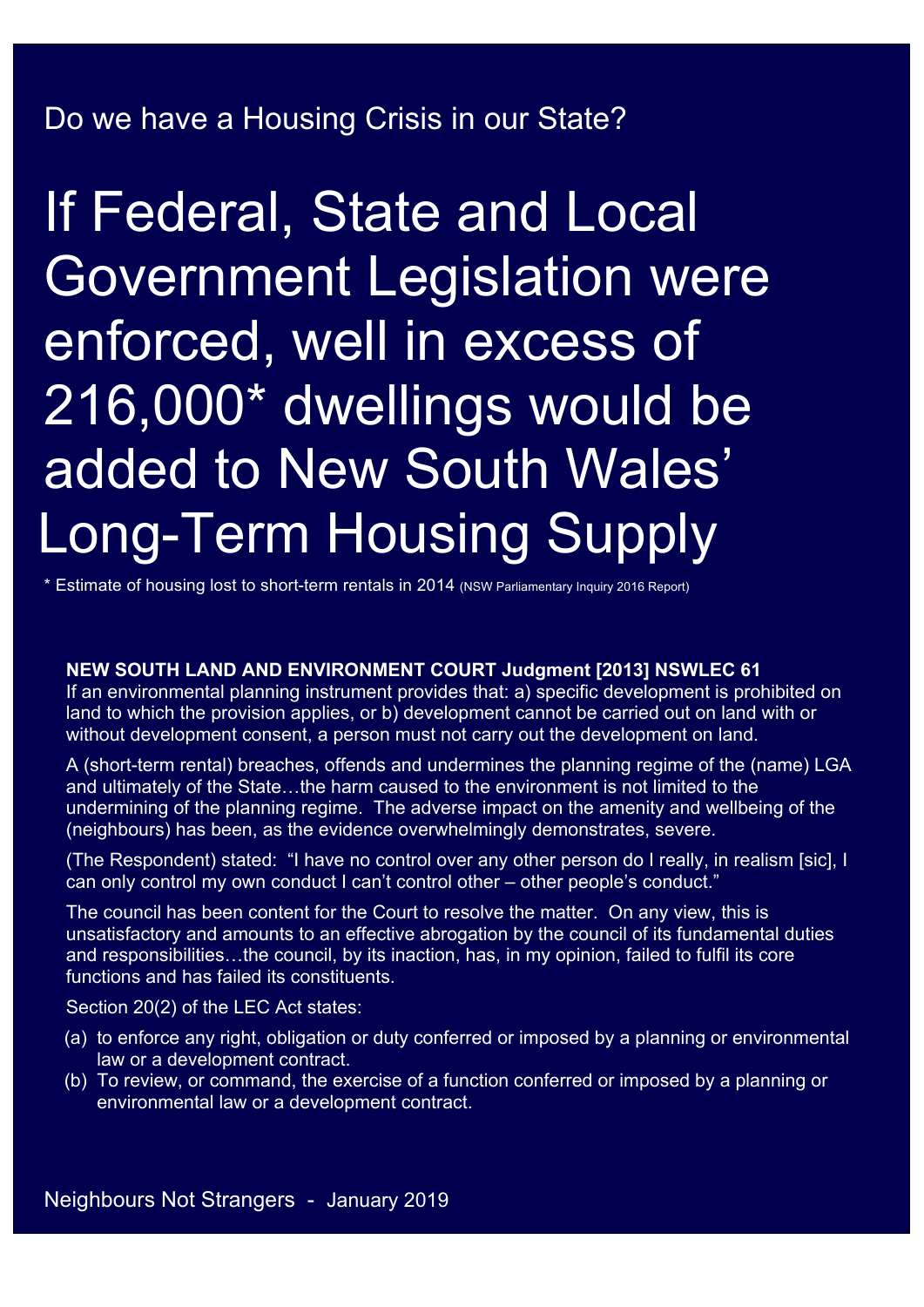# TABLE OF CONTENTS - Neighbours Not Strangers

| Data: Increase in Airbnb Listings by Local Government Area - DEC16 - DEC18 13/14 |
|----------------------------------------------------------------------------------|

**Inside Airbnb 18/01/19 - http://insideairbnb.com/index.html**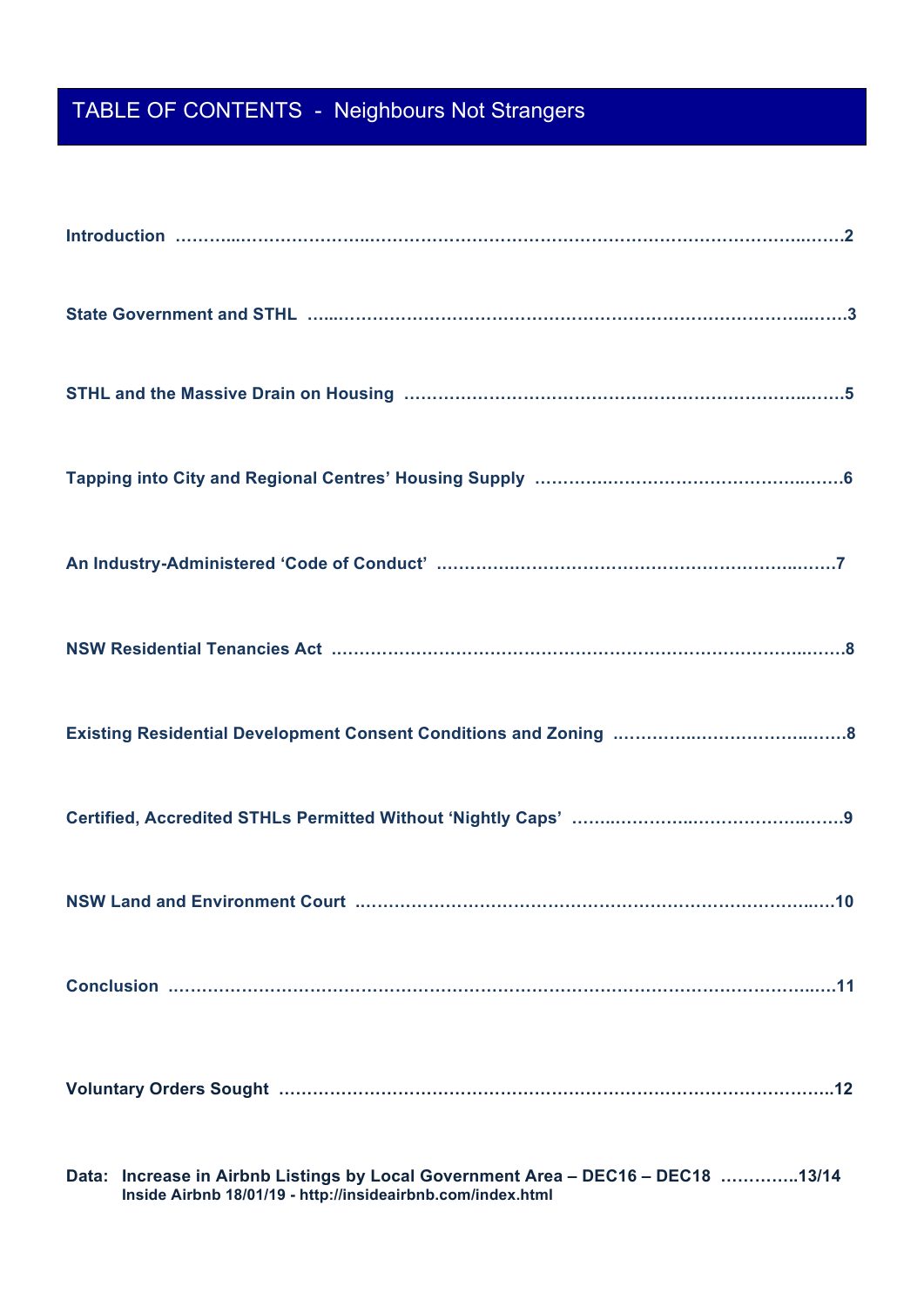#### **INTRODUCTION**

New South Wales is suffering from an acute housing affordability crisis<sup>1</sup>. While low- and moderateincome households have long experienced difficulties finding decent and affordable housing, many of what were once considered well-to-do households are today struggling under real economic pressure. A cursory scan of recent media coverage illustrates this trend is worsening in many areas of our State.

Airbnb, Expedia and other Online Travel Agents (OTAs) have been shown to remove housing options from Residents, thereby worsening our housing crisis. And Airbnb and Expedia/HomeAway (formerly known as Stayz) are two of an unknown number of OTAs.

NSW Deputy Premier and Minister for Small Business John Barilaro has one of his properties<sup>2</sup> – the \$5 million Dungowan Estate – operating as a STHL/wedding venue at \$2,832.00 per night. There is no record of our Minister for Small Business ever making a statement on the impacts Airbnb, Expedia/HomeAway and other OTAs have on the financial viability of small, accredited Accommodation Providers - Small Business Minister Barilaro has offered no support to our Accommodation Providers.

State MP Jodi McKay has her short-term rental<sup>3</sup> listed on 75 OTA platforms.

The Hon Thomas George MP had his apartment<sup>4</sup> listed on over 150 OTA platforms. The property was listed on NSW Land and Environment (LEC) Court Orders with Penal Notice. In a statement to the ABC in mid-2018 Mr George wrote: *"I have never seen or received any correspondence from the Department of Premier and Cabinet referring me to (the) ICAC<sup>5</sup> . I have never used AirBnb or any other online platform…"* Repeating: Mr George's property was listed on over 150 OTA platforms.

In 2014 there were an estimated 216,000 short-term rental premises in NSW/ACT<sup>6</sup>. NSW Minister for Innovation and Better Regulation Matthew Kean has since written that there are no updated figures available on the current number of homes across NSW lost to STHL.

In June 2016, in an interview with The Australian, Airbnb's Sam McDonagh claimed that we are *"Airbnb's most penetrated market in the world"*.

The 2016 Parliamentary Inquiry's 'Coure Report' recommended that STHLs be given the 'green light' across NSW, with no limit on the number of residential dwellings lost to commercial rentals.

At the time of the Parliamentary Inquiry, Airbnb (alone) had 29,657 listings across NSW. In December 2018, Airbnb's level of "penetration" had seen that figure climb to 64,856 homes<sup>7</sup>. This represents an increase of 119% to a single, be it arguably the most successful, OTA. Airbnb will dispute these figures; the only statistics acceptable to them is 'data' that it has commissioned and volunteered without peer review scrutiny to the Media and the NSW Parliament.

The NSW Government's Department of Planning & Environment writes that 12 NSW Local Government Authorities (LGAs) now have STHL provisions in their Local Environmental Plans (LEPs) *"generally allowing owners to occasionally let their dwellings for a short-term without the need for consent. Three councils provide short-term letting as exempt development"<sup>8</sup>* .

In March 2018 and again recently, we asked Senior Staff at the Departments of Planning and Fair Trading to identify the 12 councils reported to now permit STHLs in their LEPs, to also confirm that when a State Government rezones lands 'in the interests of the public need' compensation is paid to home owners, and to state whether or not they are aware of any disclosure by an official branch of the NSW Government - Destination NSW – of its partnerships with OTAs. No response has been forthcoming.

STHL effectively alters the 'Use' of a *Building Codes of Australia (BCA)* Class 1(a) (single-family freestanding) dwelling to a BCA Class 1(b) or Class 3 dwelling – or sees Class 2 flat dwellings operating as a Class 3 facilities.

Data supplied by Inside Airbnb 19/01/19

 $\frac{1}{1}$  https://aratton.odu.ou/up.contont/uplog https://grattan.edu.au/wp-content/uploads/2018/03/901-Housing-affordability.pdf<br>2 https://www.bomeourov.com.ou/bolidov.rontel/p0153347

<sup>&</sup>lt;sup>2</sup> https://www.homeaway.com.au/holiday-rental/p9153347

 $^3$  https://www.airbnb.com.au/rooms/10925611?guests=1&adults=1<br> $^4$  http://bridgenertenertenates/dney-eral/linke\_%26. Perissue html

http://bridgeportapartmentssydney.org/Links\_%26\_Reviews.html

 $^5$  Reference: A223460 – 7 July 2015 Paul Miller, General Counsel, Premier & Cabinet

https://www.planning.nsw.gov.au/~/media/Files/DPE/Other/short-term-holiday-letting-options-paper-20-July-2017.ashx <sup>7</sup>

<sup>&</sup>lt;sup>8</sup> https://www.planning.nsw.gov.au/~/media/Files/DPE/Other/short-term-holiday-letting-options-paper-20-July-2017.ashx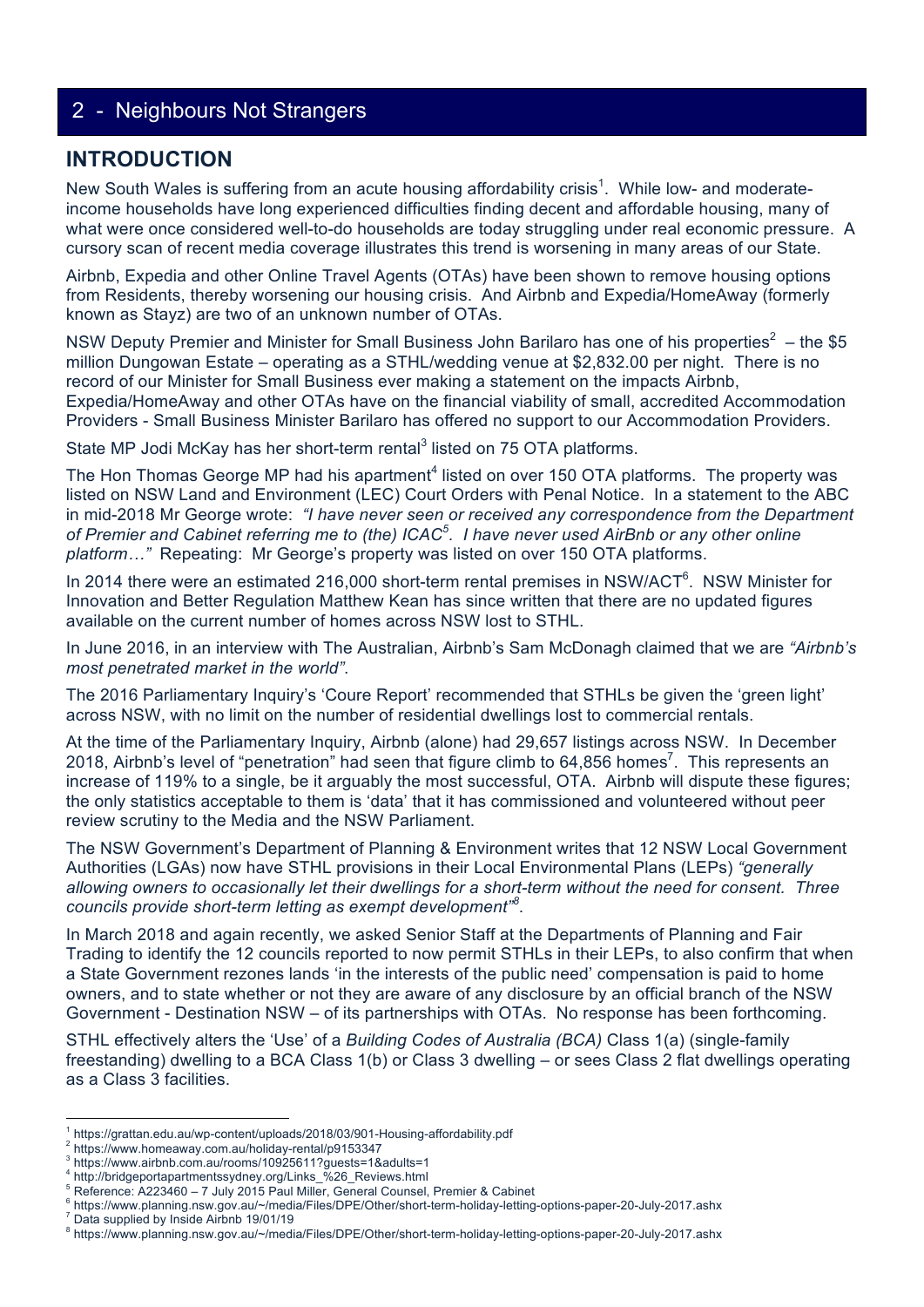Gosford City Council is regularly quoted as one example of a NSW LGA where it is now permissible to STHL without restriction. Yet Gosford's LEP<sup>9</sup> sets out clearly that to be 'exempt' or 'complying development' all provisions of the *BCA* must be satisfied. The LEP also specifies that in the case of Class 1(b) or Class 2-9 premises, buildings must have a current fire safety certificate or statement and fire safety equipment installed in accordance with manufacturer's specifications.

The Gosford LEP has 'additional local provisions' on STHLs. It states: *"The objective of this clause is to require development consent for the temporary use of dwellings containing 5 or 6 bedrooms as shortterm rental accommodation."* And: *"Despite any other provision of this Plan, development consent may be granted for the use of a dwelling containing 5 or 6 bedrooms as short-term rental accommodation."*

Gosford City Council does not appear to have in place any system whatsoever whereby those operating STHLs are checked and certified as fit for operations as fulltime or temporary STHLs.

Gosford, as of December 2018, had 1,665 Airbnb listings, an increase of 422% over the previous twoyear period. Another OTA<sup>10</sup> advertises 3,543 STHLs for the NSW Central Coast.

**During the Parliamentary Inquiry into STHLs, Committee Member Jamie Parker MP11 asked the secretariat to see whether Gosford council actually included consents permitting holiday rentals, not just zoning, and whether or not short-term stay accommodation was permissible, as the City of Sydney and other councils have issued development consent and residential zoning where short-term stay tourist/visitor accommodation are specifically banned12. There is no evidence that the secretariat followed through on Mr Parker's request.** 

### **STATE GOVERNMENT AND STHL**

Destination NSW's activities appear identical to those of Airbnb, Expedia and other OTAs. In almost all cases, residential dwellings are advertised and sold as STHLs whilst they concurrently:

- **Fail to comply** with Federal, State and Local Government Legislation in regards to Building Codes, Disability Access and Residential Zoning legislation, plus would fail to take into account the recommendations of multiple Coronial Inquiries,
- **Fail to contribute** proper revenue by often avoiding the payment of commercial rates and taxes,
- **Fail to control** the behaviour of clients; there being no requirement to staff the premises while clients are 'in house',
- **Fail to complete** their business activities in accordance with a vast range of workplace, fire and rescue, health, pool safety, alcohol and food preparation legislation, plus other requirements.

The **2016 Parliamentary Inquiry on the adequacy of regulation of short-term holiday letting in NSW's** 'Terms of Reference' were clearly set out. The Committee was tasked with reporting on:

- a) The current situation in NSW and comparison with other jurisdictions
- b) The differences between traditional accommodation providers and online platforms
- c) The growth of short-term and online letting, and the changing character of the market
- d) The economic impacts of short-term letting on local and the state economies
- e) Regulatory issues posed by short-term letting including customer safety, land use planning and neighbourhood amenity, and licensing and taxation
- f) Any other related matters

 

By any reasonable measure, the Inquiry failed: The Committee failed to investigate, address and report back on the Terms of Reference.

<sup>&</sup>lt;sup>9</sup> https://www.legislation.nsw.gov.au/#/view/EPI/2014/42/historical2016-12-23/full

<sup>&</sup>lt;sup>10</sup> https://www.bedroomvillas.com.au/listing?q=Central%20Coast%20NSW,%20Australia&ref=home<br><sup>11</sup> https://www.parliament.nsw.gov.au/ladocs/transcripts/9/Sydney%202nd%20Hearing%20Transcript%20-%20Corrected.pdf<br><sup>12</sup> https://w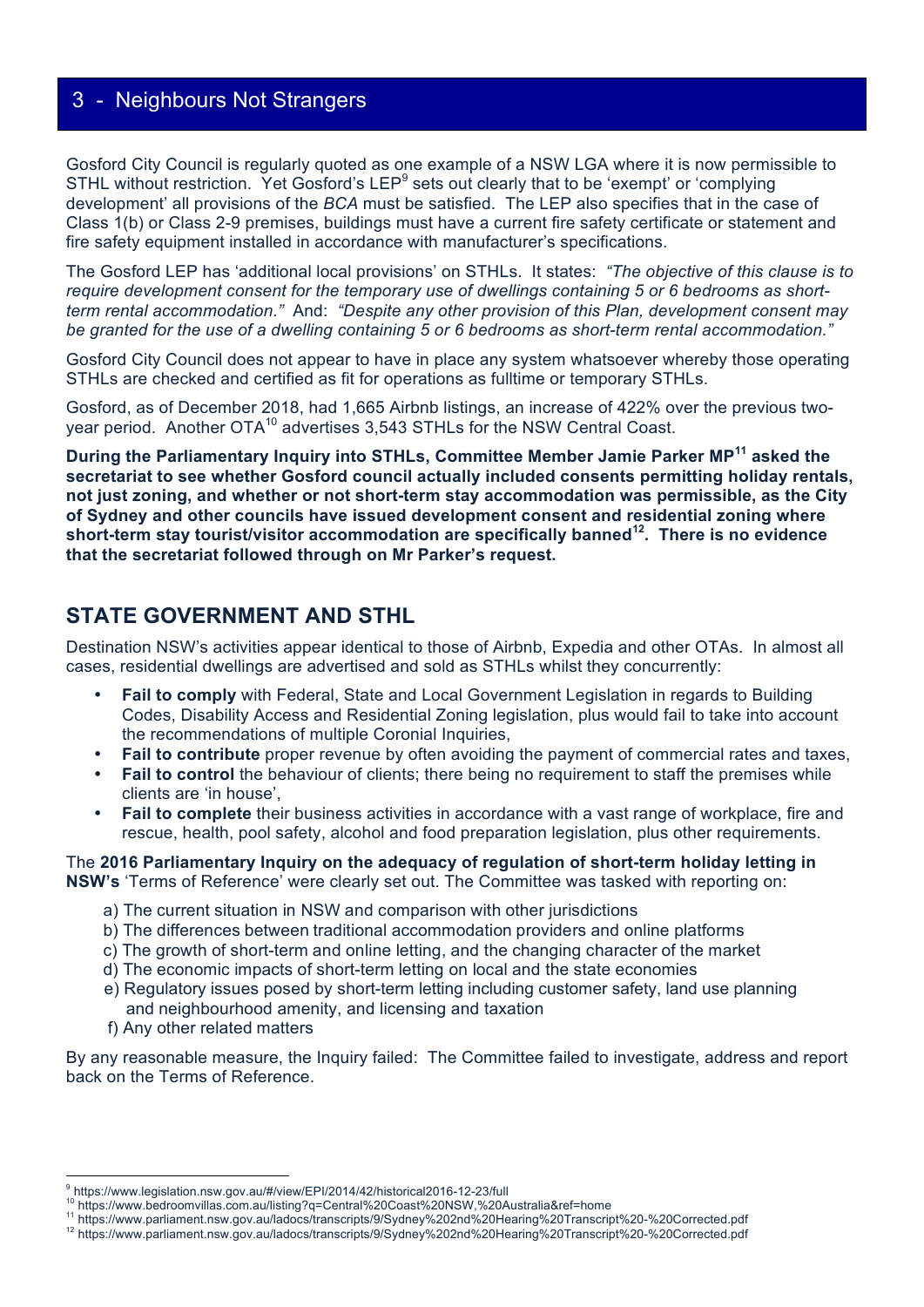The Parliamentary Hearing Committee Chairman Mark Coure MP sought no Legal advice during the Inquiry. The 'Coure Report' went on to recommend that STHLs across NSW be deemed 'exempt' and 'complying development' in buildings constructed, certified and purchased for Residential Use only.

Other anomalies with the Parliamentary Inquiry include, but are not limited to:

- NSW Residents with first hand lived experience of STHLs were not granted permission to address the Parliamentary Hearing Committee. In their place, a Melbourne-based STHL Operator who coaches landlords in the conversion of Residential Housing into STHLs – Ms Jodie Willmer – was invited to speak,
- Small, accredited Accommodation Providers had their Submissions marked "confidential",
- NSW Residents who had made Submissions to the Inquiry which provided: a) forensic accounting reports demonstrating the financial costs to strata owners when STHLs are present, b) direct reference to current NSW Legislation, c) links to NSW Land and Environment Court judgments, d) details of State MPs' "Illegal Use of Premises" and details of MPs properties listed on LEC Orders with Penal Notice, and e) correspondence from Legal Counsel for the Department of Premier and Cabinet referring MPs STHL activities to the ICAC…all these Submissions too were marked by the Committee as "confidential". To provide a third-party with a copy of a "confidential" Submission would see the author/s deemed "In Contempt of Parliament".

Subsequently, Ministers Matthew Kean and Anthony Roberts released a STHL '**Options Paper**' 13 calling for feedback of STHLs. Their document also recommended that STHLs been deemed 'exempt' and 'complying development'. Ministers Kean and Roberts sought no Legal advice.

In December 2017, reportedly at the behest of the Minister for Innovation and Better Regulation Matthew Kean, NSW Fair Trading requested *"details of collusion between Agents and OTAs".* A shortlist of *'Agents'* was in turn provided. Top amongst them was **Destination NSW**.

In 2015, one month prior to the calling of the Parliamentary Inquiry into STHL, a 'partnership agreement' between Destination NSW and Expedia/HomeAway<sup>14</sup> was signed. Destination NSW's Annual Report 2017-2018<sup>15</sup> continues to make repeated references to the Organisation's links with Expedia Inc's brands. There was and continues to be no disclosure of the State Government's direct facilitation of unlawful STHLs in residential dwellings.

On 15 January 2019 a letter was received from Destination NSW's A/CEO Ross Pearson. In regards to the Parliamentary Inquiry and Destination NSW's lack of disclosure*,* Mr Pearson wrote that the Inquiry "*essentially focussed on the approach to regulating short-term holiday letting in NSW and the economic significance of the Industry. As such, the Inquiry's Terms of Reference did not require the disclosure of OTA partnership arrangements, including that with Expedia…"*

In Ross Pearson's correspondence there is no mention of the need for 'compliance' oversight or what the NSW Land and Environment Court has repeatedly and consistently judged to be the *"fundamental incompatibility"* of mixing permanent residents with STHLs. Mr Pearson also avoids any reference to non-compliant housing competing directly with accredited Accommodation Providers. Destination NSW's focus is instead one of using NSW homes for "*tourist/events promotion", "growth in key visitor markets",* and *"maximising the economic impact of visitors".* The rights of residential Title Deed holders, the eviction and dislocation of tenants, including essential workers and students, and the appropriation of residential dwellings for STHL use, do not rate a mention in Destination NSW's economic objectives.

National Parks and Wildlife NSW's involvement in STHL has not been disclosed and the Dutch-based Booking.com, its seemingly preferred OTA facilitator, has not been mentioned. Booking.com's parent company is the US\$12.681 billion (2017) Booking Holdings, which also owns Agoda.com, Kayak.com, and Cheapflights.com, amongst others.

When questioned about one specific National Parks NSW property a spokesperson - 'John Parks' – wrote: *"the pictured tourist park cabins were compliant with the Building Codes of Australia at the time of installation. The certification you mention came in after the installation of the cabins."*

<sup>&</sup>lt;sup>13</sup> https://www.planning.nsw.gov.au/~/media/Files/DPE/Other/short-term-holiday-letting-options-paper-20-July-2017.ashx

<sup>14</sup> http://www.travelmonitor.com.au/category/news/todays-news/expedia-and-destination-nsw-team-up/<br><sup>15</sup> http://www.travelmonitor.com.au/category/news/todays-news/expedia-and-destination-nsw-team-up/<br><sup>15</sup> https://www.destina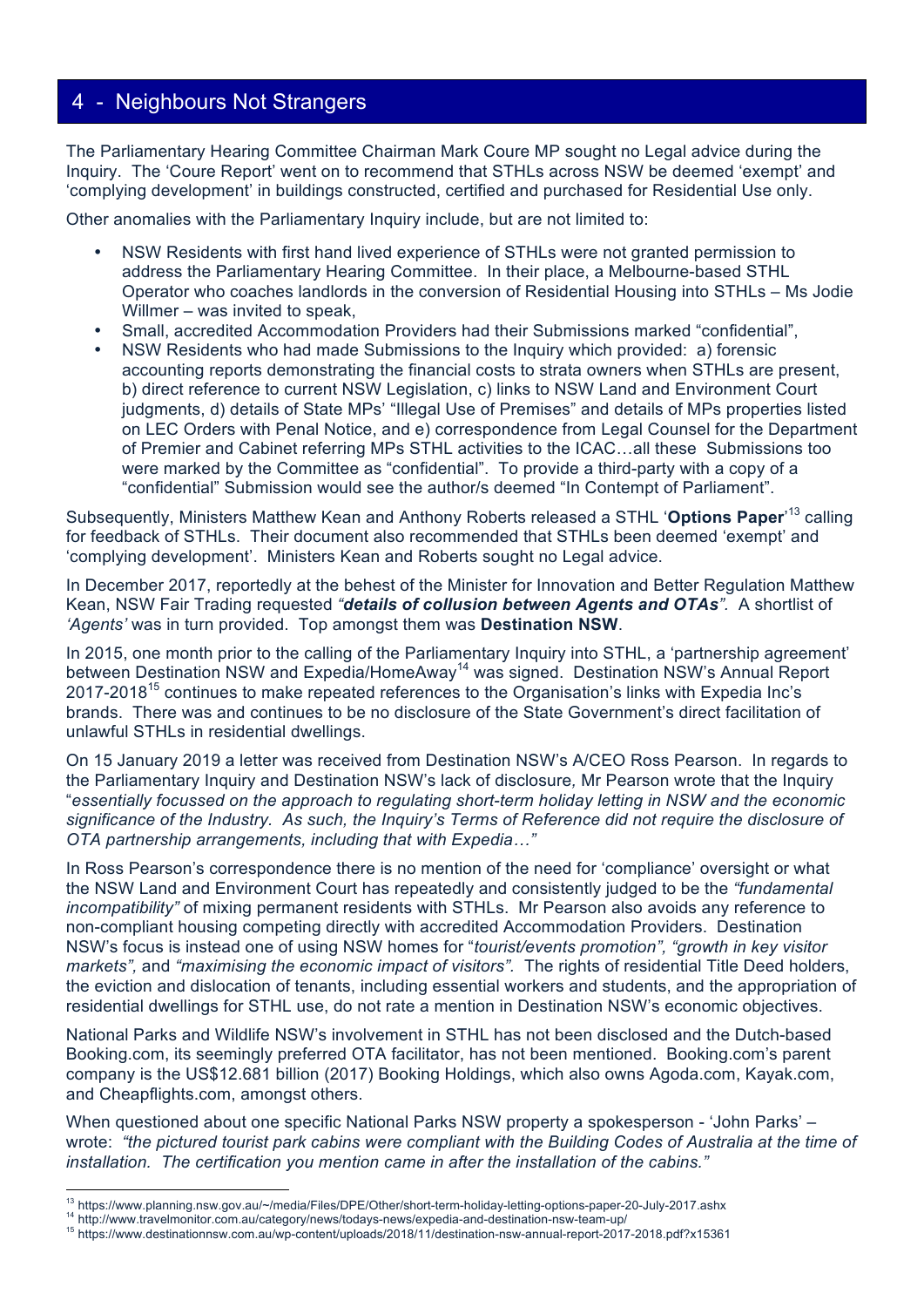It therefore follows that National Parks NSW has made no modifications to its STHLs to ensure that they comply with recommendations made by State Coroners, current BCA specifications or other legislated requirements.

In terms of NSW Small Business/Accredited Accommodation Providers, no mention is ever made of what compensation will be paid to those who have upgraded dwellings to operate certified STHLs and contribute by way of the payment of commercial rates and taxes. The NSW Government has acknowledged Taxi plate operators were owed compensation following Uber's operations being approved by Parliament. Certified Bed & Breakfast, Motel, Hotel, Guest Houses etc will be overlooked?

Nowhere in any Government documentation is there displayed consideration for the rights of Residents who, having undertaken all due diligence, have purchased into buildings and residential zones clearly constructed for and certified for use as Residential premises only. This extends to Residents who have fought for and finally seen obtained LEC Orders banning STHLs in their neighbourhood and strata buildings.

Cities and States across North America and Europe have cracked down on residents using online OTAs such as Airbnb. Montreal's latest strategy is to direct its employees to remove from public property small lock boxes<sup>16</sup> that contain keys allowing short-term clients to enter apartments on their own. Here in Sydney the Council of the City of Sydney charges rent to commercial operators using outdoor space however Council CEO Monica Barone has refused to remove lock boxes affixed to Council property.

Ms Barone has been asked to respond to questions on the rights of residents who have purchased homes in buildings and areas within the City where zoning and building certification emphatically state that STHLs are an "Illegal Use of Premises" – City of Sydney's name for this STHL activity. Ms Barone recently wrote that such activity is now considered "low-risk".

Despite much Media coverage and requests from Local Residents, the Byron Shire has not seen any move to the Land and Environment Court or request for Orders lodged.

Minister for Local Government Gabrielle Upton, whose electorate includes some of the most penetrated Airbnb suburbs in our State, will not see to LGAs enforcing residential zoning.

#### **SHORT-TERM RENTALS and the MASSIVE DRAIN on HOUSING**

As is common with Airbnb, Expedia and others OTAs, the vast number of residential dwellings used exclusively for holiday rentals are located in high demand areas, be they close to centres of learning and training, hospitals and other critical infrastructure, or in areas of interest to travellers. Most of the NSW coastline and areas such as the Blue Mountains, Snowy Mountains etc have seen their long-term rental supply greatly diminished and replaced by holiday lettings. In these same areas, tenant evictions continue unchecked and dwellings still available for residential tenancies see rents climb sharply.

According to Minister Matthew Kean, Airbnb, HomeAway and others contribute \$31 billion annually from ghost hotel activities. The Minister has not provided independent data to substantiate this claim.

Airbnb and other OTAs promote themselves as 'good corporate citizens' yet attention must be focussed on the impacts their activities impose, both socially as well as economically, on residential communities.

**It must be emphasised** that our work in the first half of 2018, at the request of the NSW Department of Fair Trading, showed that in Regional NSW, Expedia/HomeAway (formerly known as Stayz) would hold the majority market share, due in large part to long-term collaboration between Real Estate Agents and Expedia/Stayz. Yet no precise data is available on the scope of Expedia's intrusion into housing.

 16 https://globalnews.ca/news/4826933/montreal-airbnb-illegalapartments/?fbclid=IwAR0AXqA3iMYfpWUG6cJ3keJgpj9XncRC0SV1gHEuoysgS\_dVai5XG\_Z1hrw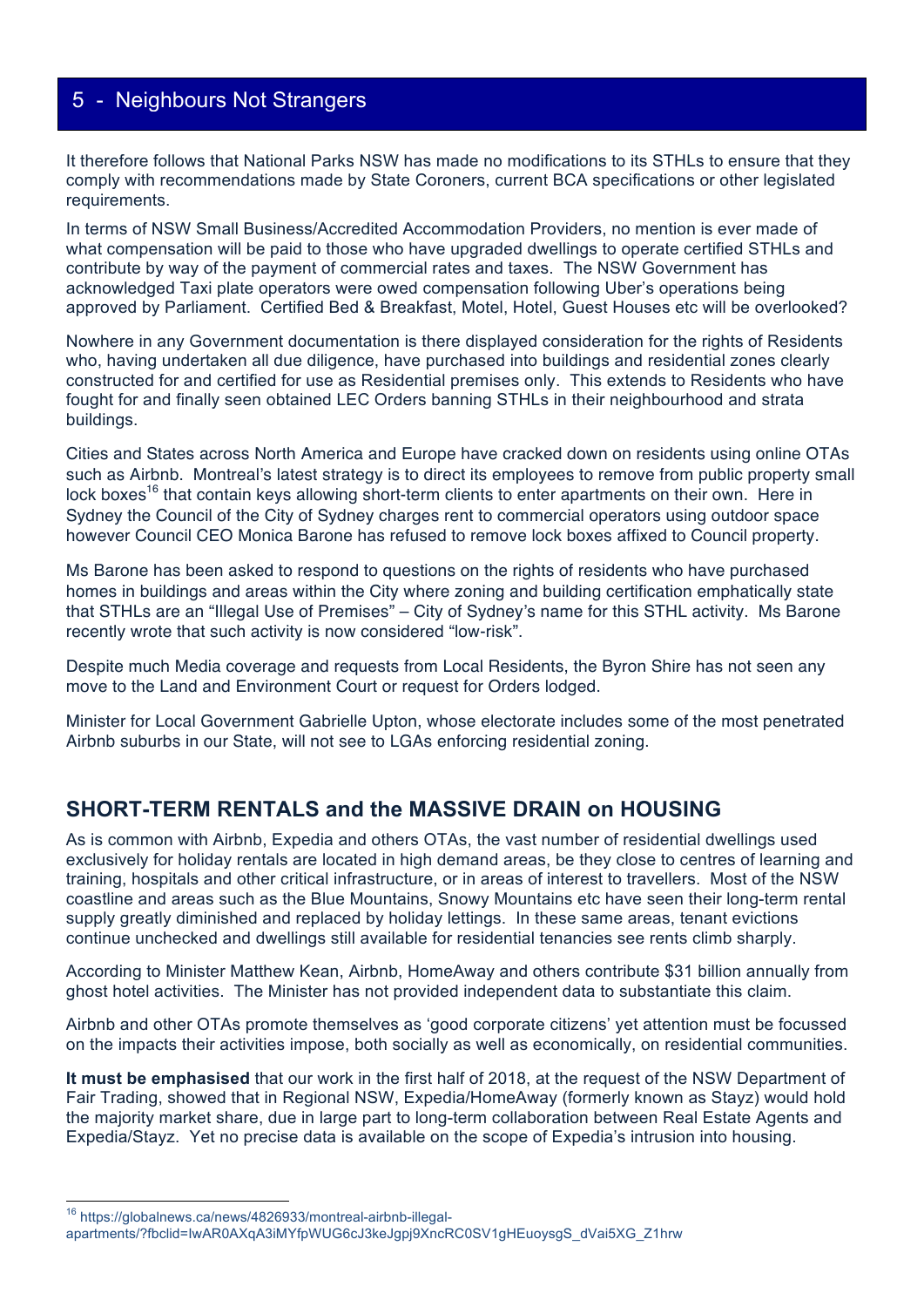As a result of zero enforcement of residential zoning and flying almost directly in the face of Legislators, the loss of homes to STHLs continues unabated. Following is an oversight of the dramatic % increases in Airbnb listings December 2016-2018. These figures<sup>17</sup> cover a broad sweep of NSW LGAs:

| Fairfield - up 316%            | Orange - up 235%                  |
|--------------------------------|-----------------------------------|
| Forbes – up $417%$             | Parkes - up 667%                  |
| Gosford - up 422%              | Parramatta - up 183%              |
| Goulburn Mulwaree - up 393%    | Port Macquarie-Hastings - up 327% |
| Great Lakes - up 583%          | Port Stephens - up 970%           |
| Greater Taree - up 335%        | Richmond Valley - up 320%         |
| Griffith - up 900%             | Shellharbour - up 885%            |
| Hawkesbury - up 208%           | Shoalhaven - up 541%              |
| Kempsey - up 620%              | Singleton - up 277%               |
| <b>Kiama - up 647%</b>         | Snowy River - up 620%             |
| Kyogle $-$ up 300%             | City of Sydney - up 79%           |
| Lake Macquarie - up 352%       | Tamworth Regional - up 234%       |
| Leichhardt - up $49\%$         | <b>Tumut - up 444%</b>            |
| Lismore - up 173%              | Tweed - up 321%                   |
| Lithgow - up $191\%$           | Upper Hunter - up 258%            |
| Liverpool $-$ up 152%          | Wagga Wagga - up 565%             |
| Maitland - up 492%             | Waverley $-$ up 41%               |
| Mid-Western Regional - up 193% | Wingecarribee - up 547%           |
| Murray - up 336%               | Wollongong - up 316%              |
| Nambucca - up 286%             | <b>Wyong - up 411%</b>            |
| Newcastle - up 534%            | Yass Valley - up 165%             |
| Oberon - up 258%               | <b>Young - up 400%</b>            |
|                                |                                   |

There is a great financial incentive to operate residential dwellings as illegal ghost hotels and serviced apartments. A small studio apartment at 371-373 Bourke Street Darlinghurst<sup>18</sup> is currently rented through a licensed Real Estate Agent for \$350/week and sublet on Airbnb for up to \$500/night<sup>19</sup>.

The State Government is encouraging the unlimited access to homes by OTAs. Without enforcement and acknowledgement of residential construction, certification and zoning and, critically, the rights of Residents to live within a residential community, we will likely see many more apartment buildings turned into ghost hotels and suburbs transformed into transit zones.

# **TAPPING INTO OUR CITY AND REGIONAL CENTRES' HOUSING SUPPLY**

Airbnb has always been quick to state its intention to work collaboratively with governments to 'make home sharing work', yet following an announcement from NSW Labor that it would require registration of all short-term rental listings, as often seen in other jurisdictions Airbnb Ireland sent emails to thousands of voters encouraging them not to vote Labor at the 2019 State elections<sup>20</sup>. Airbnb's intentions are clear.

Airbnb, Expedia and others have access to data that clearly shows which of their listings are accredited accommodation providers and those that are illegal listings. Were OTAs to genuinely 'work with governments' it would be an easy task to delist illegal operators, yet this would see the great majority of listings wiped from OTA platforms. OTAs are actively 'aiding and abetting' an Illegal Use of Premises.

While many dwellings listed by OTAs no longer fall into the category of 'affordable housing', releasing this repository of ghost hotels and serviced apartments would nonetheless increase vacancy rates and provide options and relief to thousands of households needing long-term accommodation.

It is not uncommon to see bunk beds in roof cavities, spaces under stairs, mattresses in pantries, tents on apartment building roofs, campervans, tree houses, granny flats, garages, sheds etc advertised on Airbnb's platform. While not suggesting this is 'suitable long-term living arrangements', we bring this issue to the attention of Legislators; Airbnb is ever willing to profit from non-compliant accommodation.

<sup>&</sup>lt;sup>17</sup> Inside Airbnb 18/01/19 - http://insideairbnb.com/index.html

<sup>&</sup>lt;sup>18</sup><br>https://www.domain.com.au/rooms/17109941?guests=1&adults=1<br><sup>19</sup> https://www.airbnb.com.au/rooms/17109941?guests=1&adults=1<br><sup>20</sup> https://www.neighboursnotstrangers.com/single-post/2018/12/15/NSW-YESsirEE-AIRBNB-Ireland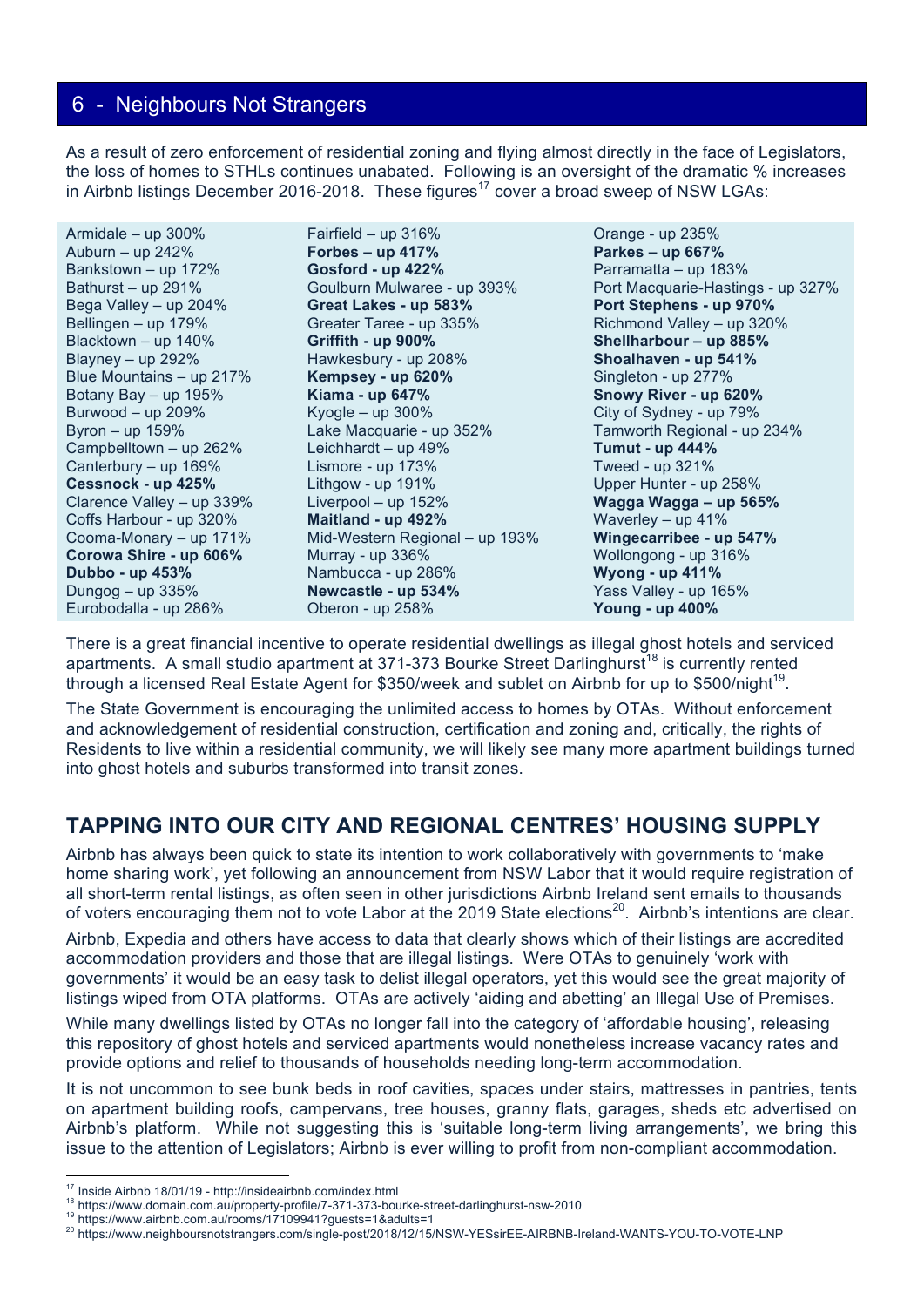## **AN INDUSTRY-ADMINISTERED 'CODE OF CONDUCT'**

The Real Estate Institute of NSW (REINSW) sees the recommendation to make STHLs 'exempt development' state-wide as an "Industry Win"<sup>21</sup>. The REINSW are party to formulating a planned *'*Industry-Administered Code of Conduct'*.* The REINSW supports its members who divert residential housing into STHLs, as per testimony given by CEO Tim McKibbin<sup>22</sup> at the Parliamentary Inquiry into STHLs. Residents Community Organisations and accredited Bed & Breakfast operators who are being forced to suffer the social and financial brunt of the consequences wrought by STHLs have been excluded from discussions on Minister Matt Kean's 'Code of Conduct'.

During testimony before the NSW Parliament, Messrs Daniel and Don(at) Kobeleff of Holiday Rental Solutions Central Coast<sup>23</sup> made repeated reference to an alteration to the LEP for the City of Gosford and a 'Code of Conduct'<sup>24</sup> endorsed by The Hon Brad Hazzard. That 'Code of Conduct' has been in force since 31 May 2012, yet one cannot find a single example of where this 'Code' has been enforced or penalties applied.

Destination NSW also has a 'Code of Conduct and Ethics' and again there seems no evidence that this 'Code' is applied or enforced, despite reports of hundreds of complaints surrounding STHLs.

A member of Minister Matt Kean's inner circle working on the 'Code of Conduct' writes: *"It is expected the Code will be pretty ordinary and generally unenforceable. There is not yet any meaningful mechanism for enforcing the proposed 180-day limit in the greater Sydney area either. There is a lack of any clear path on enforcing limits of any kind - among other matters."*

Following is an extract from Neighbours Not Strangers' correspondence submitted to Premier Berejiklian prior to the passage of a Fair Trading amendment Bill. This correspondence was not acknowledged:

- Those in residence in a short-term holiday letting are there under a 'license to occupy'; the Bill does not clarify whether any authority (including NSW State Police) have a right of entry following a complaint,
- Short-term holiday rental industry participants are under no legal obligation whatsoever to furnish Government Issued Photo Identification. It is therefore impossible to establish who is involved in any 'licence to occupy',
- The Bill (and its said 'Code of Conduct') does not substantiate what constitutes *'a contravention',*
- The Bill does not say what methods are permissible for the *'collection of evidence',*
- The exact type of surveillance recording/material that must be produced a propos *'a contravention'* is not given,
- The Bill appears not to have taken into consideration any common law claim of *'nuisance'* made by an owner or occupier of a STHL on the basis of unreasonable interference with the enjoyment of a property,
- The Bill offers no distinction between a claim of *'contravention'* by a neighbour, or a counterclaim of *'nuisance'* by the owner or occupier of a STHL reported to be *'in contravention',*
- The Bill does not clarify whether the use of video or still cameras to record evidence would be considered an *'anti-social activity'* when individuals are recorded within the *'private'* area/s of a STHL,
- The recording of individuals or vehicles in a public space, such as a public road, may be accepted in a court of Law, but the Bill presents no legal advice on the value or weight that such evidence may carry,
- The Bill gives no indication of the likely success of any enforcement action (Ref: *Raciti v Hughes, unreported, NSW Supreme Court, 1995*),
- The *'Code of Conduct'* will have limited adherence; Airbnb Company representatives told Senior NSW Public Servants that they would *"support"* a '*Code of Conduct'* but Airbnb will not be party to any such *'Code',*
- DestinationNSW, NSW National parks and Wildlife Services, NSW State Members of Parliament and their immediate family members appear not to have disclosed financial links with short-term rental platforms,
- Almost all holiday rental platforms are headquartered overseas:

**A** *'Code of Conduct'* **is considered unworkable.**

<sup>&</sup>lt;sup>21</sup> https://www.reinsw.com.au/Web/Posts/Latest News/2019/1.\_January/Industry\_wins\_in\_short\_term\_holiday\_letting\_reforms.aspx

<sup>22</sup> https://www.parliament.nsw.gov.au/ladocs/transcripts/1919/Hearing%20-%20Public%20Hearing%20No%202.pdf<br>23 http://www.holidayrentalsolutions.com.au/about<br><sup>24</sup> https://www.parliament.nsw.gov.au/ladocs/transcripts/9/Sydney%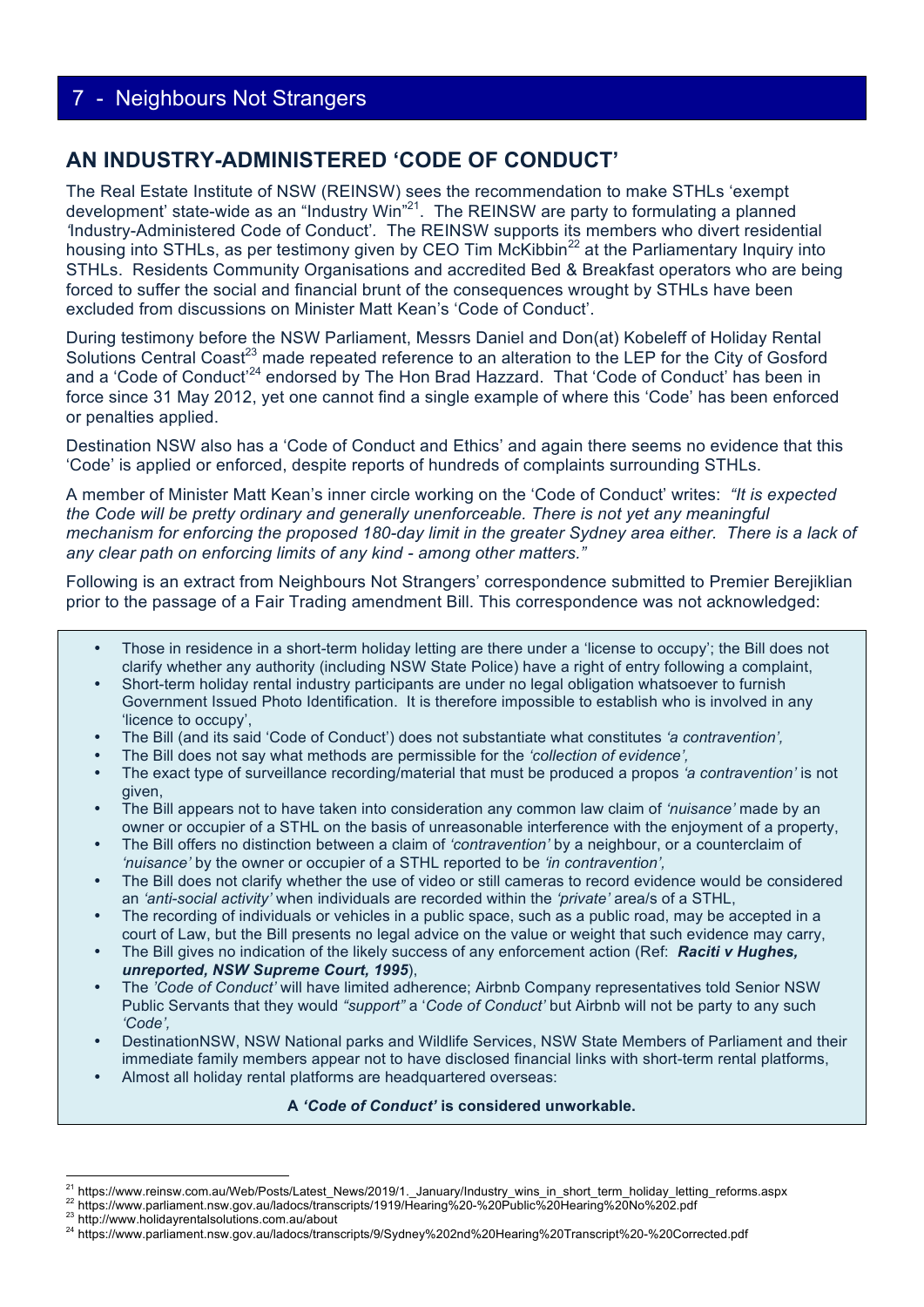#### **NSW RESIDENTIAL TENANCIES ACT**

The existing development consent conditions of many residential apartment buildings require a minimum tenancy agreement of three months under the *Residential Tenancies Act.*

The LEPs in most LGAs have been clear to state that STHLs are a 'prohibited use' in strata and residential zones.

The *Residential Tenancies Act 2010* is clear in relation to **premises to which the Act does not apply25.**

The *Residential Tenancies Act 2010* is clear in relation to **Agreements to which the Act does not apply<sup>26</sup>**

**From 'night one', STHL agreements in NSW are a commercial use of residential dwellings.**

#### **EXISTING RESIDENTIAL DEVELOPMENT CONSENT CONDITIONS & ZONING**

The NSW Department of Planning & Environment's *Explanation of Intended Effect, Short-term Rental Accommodation Planning Framework<sup>27</sup>* also radically suggests that every NSW residential dwelling should be deemed suitable for STHL. To declare STHLs as 'exempt development' retrospectively rezones every residential property and effectively removes from Title Deed holders their proprietary rights to said *Residential* property without any recourse to compensation.

STHLs, as judged by the NSW Land and Environment Court, are neither a residential use nor an ancillary use of a dwelling.

Residential buildings and zones have been set aside, specifically to isolate residents from commercial activity so that living conditions are conducive with community living.

The NSW Land and Environment Court, and to a much lesser extent some NSW Legislators, acknowledges the systemic problems directly linked to the unlawful use of residential dwellings for STHLs. The impacts on the lives of neighbouring residents are judged *"severe".*

Transient STHLs in residential buildings and zones provoke often-threatening conflict on an ongoing basis between commercial landlords and neighbouring residents<sup>28</sup>.

Security is an indicator of 'liveability'. In conjunction with the findings of an Australian Criminality Report<sup>29</sup> - this Report has not been acknowledged by NSW MPs - recent Media coverage in Victoria tells of a reported rape and murders of Airbnb clients, the recent tragic death of another four-year old child, this time at a Brisbane Airbnb, plus multiple incidents of serious anti-social behaviour, violence and property damage. STHLs are not conducive with a secure living environment.

Transient occupants in residential buildings destroy the sense and actual measure of security for residents. Declaring STHLs 'exempt development' has far-reaching and profound, ongoing impacts.

The Parliamentary Inquiry into STHLs opted for a 'wait and see' position in terms of insurance. Residential Strata Scheme Owners carry 'unlimited liability'. When the value of a building itself could exceed \$300million, adding the value of contents, compensation for the death or permanent incapacity of residents<sup>30</sup> or others...for Parliament to ignore these issues would seem reckless in the extreme.

The proposal of 'exempt development' for STHLs for every NSW residential dwelling also removes the protections afforded under the *Environmental Planning and Assessment Act<sup>31</sup>*. The Act's main objective is: *"To promote the social and economic welfare of the community and a better environment by the proper management, development and conservation of the State's…resources."*

Most focus in the area of STHLs is centred on Airbnb. This fails to take into consideration the unknown number of off-shore OTAs and smaller agencies in NSW who, due to complete lack of enforcement of

 

<sup>&</sup>lt;sup>25</sup> https://www.legislation.nsw.gov.au/#/view/act/2010/42/part1/div2/sec7<br>
<sup>26</sup> https://www.legislation.nsw.gov.au/#/view/act/2010/42/part1/div2/sec8<br>
<sup>27</sup> https://www.planning.nsw.gov.au/~/media/Files/DPE/Other/Short-te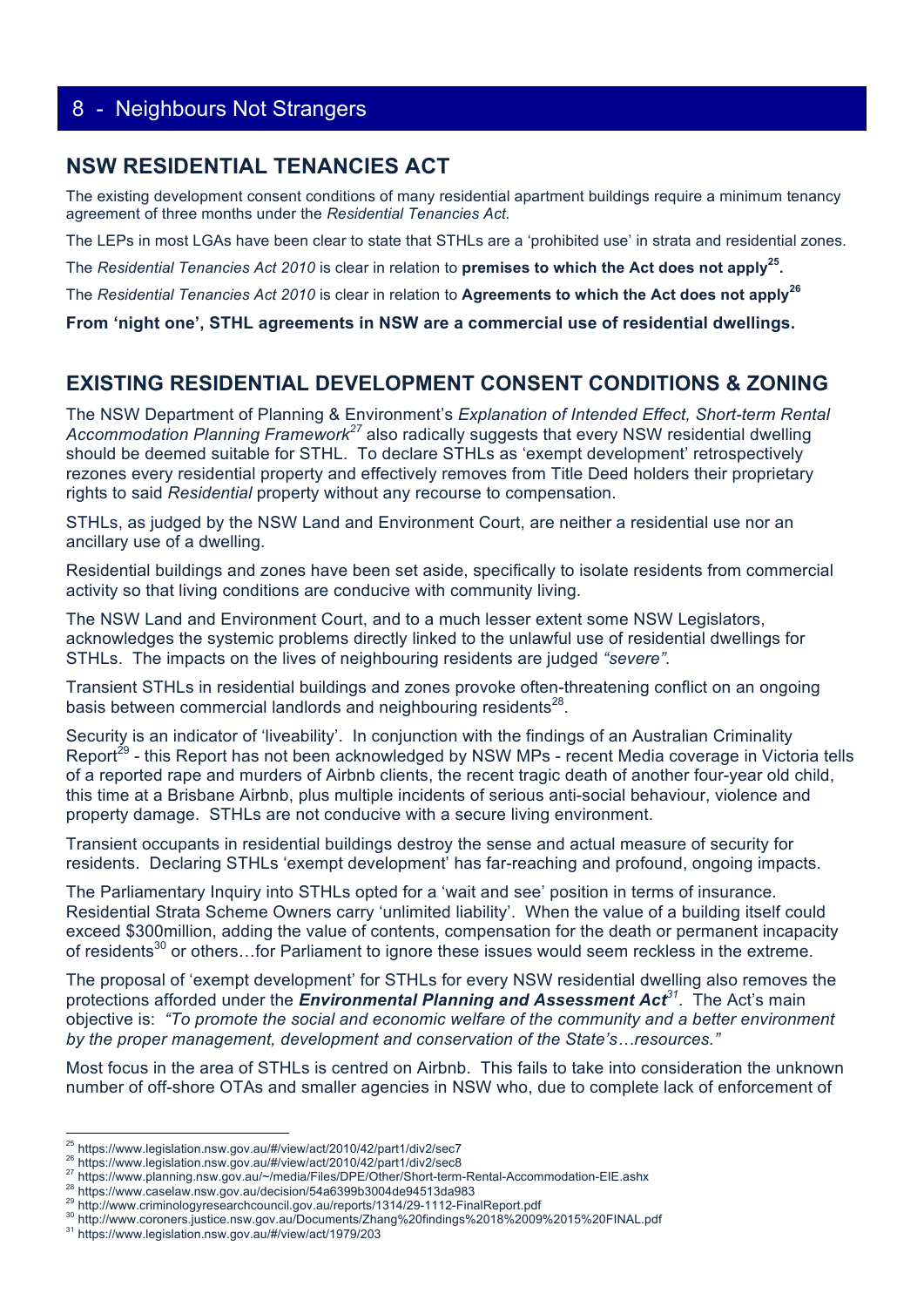residential zoning, have taken to converting most, and in many cases, all available residential dwellings to STHLs.

STHLs must not result in a contravention of any existing Development Consent that applies to a residential building or dwellings within a residential zone. Where consent has been given for STHLs in such areas without the consent of neighbours, compensation for loss of amenity must be due.

Every NSW strata scheme and residential zone that has development consent conditions (however expressed) which deem STHLs a 'prohibited use' must be protected and allowed to continue in force indefinitely.

Every building that has been upgraded to comply and operate as a certified BCA Class 1(b) or Class 3 dwelling and granted permission to provide STHLs must also be allowed to continue to operate as such indefinitely **on condition that** all Building Codes and other legislative requirements, including fire safety and health regulations, are met.

Where STHLs operate in a multi-dwelling property – BCA Class 3-9 – it is incumbent that Planning laws in NSW continue to strengthen safety and construction benchmarks in order to safeguard the health and safety of STHL clients.

#### **STHLs should not be a 'permitted use' in BCA Class 2 residential flat dwellings.**

Where STHLs are a 'permitted use', the number of guests must be limited to two persons per bedroom, and this must be strictly applied and enforced. Living areas, corridors, external grounds, caravans, tents, sheds etc must not be used to increase the number of occupants.

Development Consents permitting STHLs must guarantee that all critical fire safety standards are met, in accordance with the summary issued during the Inquest into the Palace Backpackers Hostel Fire BRIS-COR 404-418/00<sup>32</sup>.

A public register that identifies STHL properties must be maintained and available for public inspection.

A transparent mechanism, whereby all STHL properties are identified, must be made available so that compliance issues may be monitored and enforced.

#### **CERTIFIED, ACCREDITED STHLs PERMITTED WITHOUT 'NIGHTLY CAPs'**

**In line with current legislation,** *NSW Land and Environment Court* **judgments, Residential Title Deed Holders and Residents' proprietary rights, plus the rights of Accredited Certified Accommodation Providers/Small Business Owners, STHLs to be permitted without a 'nightly cap' under specific conditions. Once criterion is met, license holders to have the right to advertise their STHL via the Agent/s and/or on the platform/s of their choice:**

T**he use of Class 1(a) property for Class 1(b) and Class 3 use should be permissible subject to Neighbours'/Council approval. The property must comply at all times with all relevant planning, building, fire safety and health regulations:**

The property in question must be the primary place of residence of the Applicant seeking licensing of said property for tourist/visitor accommodation purposes,

The Licensee is restricted to one such licence – the license covering his/her primary place of residence,

The property to be upgraded to meet infrastructure requirements for Class 1(b) or Class 3 property (see BCA. See also, City of Sydney *Visitor and Tourist Accommodation Development Control Plan*),

Recommending also: an *Affordable Housing Levy* be applied to **all new Applicants** wishing to convert a residential property for use as tourist/visitor accommodation. (City of Sydney *Affordable Housing Levy* to form the template for such a Levy),

A further **non-negotiable condition** of licensing: the property **must be staffed 24/7 by the license holder or onsite manager** while clients are 'in house'.

Payment of an annual license fee will produce **a license number for each dwelling, which must be quoted on all listings where a property is advertised**. **Neighbouring residents must be able to identify whether a dwelling has been authorised for STHL operations.**

 

<sup>32</sup> https://www.courts.qld.gov.au/ data/assets/pdf file/0004/86647/cif-childers-palace-hostel-fire-20060707.pdf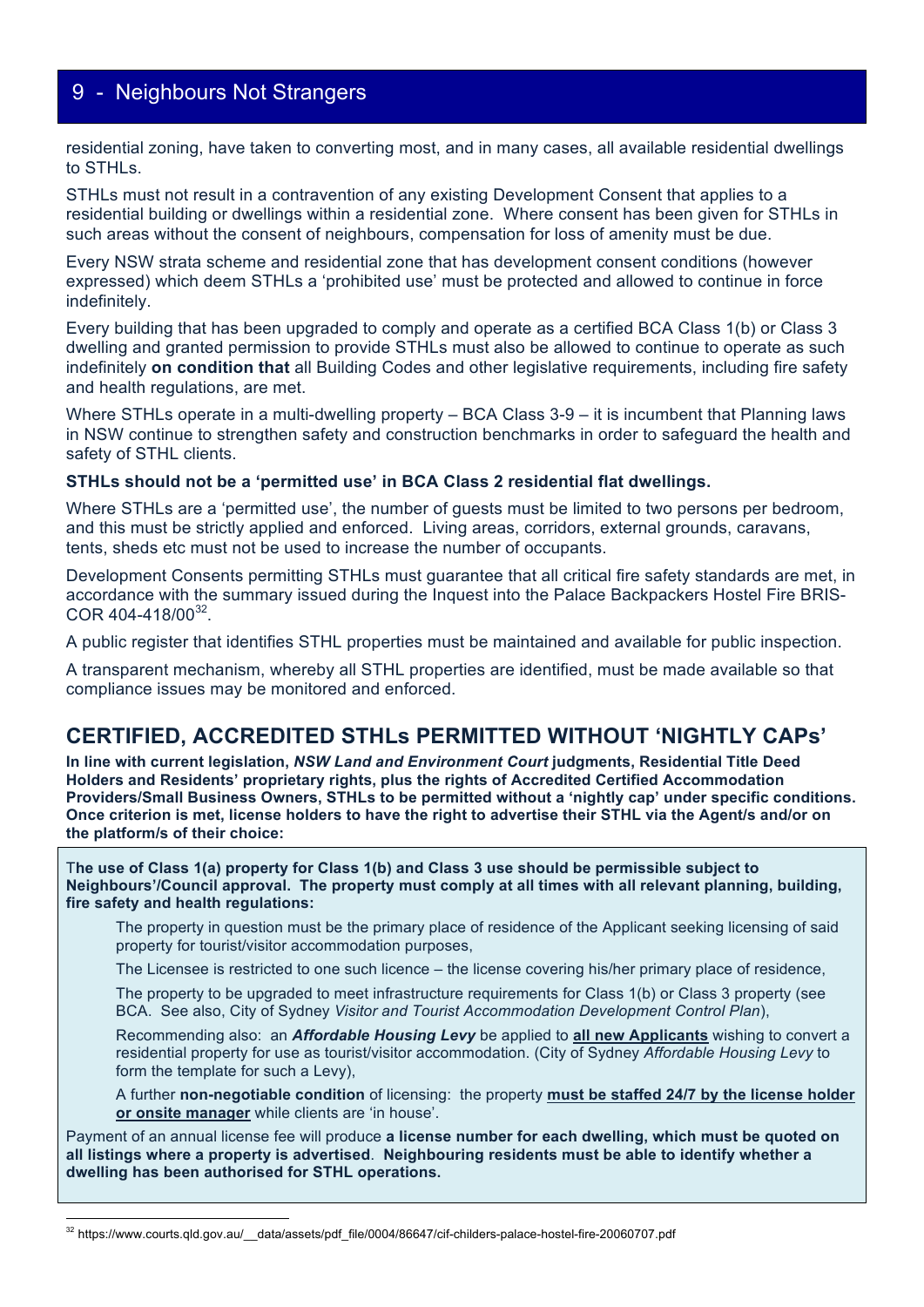#### **The use of Class 2 residential flat-dwelling property for short-term tourist/visitor accommodation is unacceptable.** Submissions to the NSW Parliamentary Inquiry – *Maestri Towers/Dr Michael Heaney* – set out the unsustainable and unfair financial costs forced upon all strata owners when one or more owners within a strata scheme operate short-term tourist/visitor rentals with a building. Class 2 flat dwelling property does not meet Class 3 BCA/NCC standards; to share the cost of the required structural upgrades amongst all owners would be unfair, as judged by the *NSW Land and Environment Court*. *LEC* case law judges *'mixed use'* – STHLs with Permanent Residents – *"fundamentally incompatible" 33, 34, 35, 36.*

#### **Mandatory licensing scheme to apply to all properties advertised and sold as short-term tourist/visitor accommodation, with the intention of ensuring that the following minimum requirements are met:**

- That all Building Codes of Australia Class 1(a) dwellings have been upgraded to a Class 1(b) or Class 3 dwellings
- That properties are compliant with Federal Disability Access Legislation
- Local Government Development Approval has been granted for short-term tourist/visitor accommodation in said residential dwellings
- That properties are subject to annual Fire Inspections and meets all Fire & Rescue criteria
- Where present, swimming pools meet all legislation relevant to tourist, visitor and multi-occupancy developments
- When commercial clients are in residence, properties must be staffed
- A licence for the serving of alcohol (*Liquor Act 2007*) is held where beverages are provided
- Compliance with the *NSW Food Safety Act* is met
- Compliance with all *Work Cover* legislation is met
- Compliance with the *NSW Property Stock and Business Agents Act 2002* is met
- A licence to act as a party venue/wedding facility is held, where such events are promoted and hosted
- Compliance with the *Hospitality Industry General Award 2010* is met
- Where necessary under legislation, GST contributions are paid
- Where necessary under legislation, State Land Tax is paid
- Where necessary under legislation, gross domestic council rates are paid
- Where necessary under legislation, all necessary septic upgrades (or similar) have been undertaken
- Where necessary under legislation, commercial water rates to be paid
- Commercial public liability insurance is mandatory
- All NSW Land and Environment Court judgments and Orders to be upheld

#### **NSW LAND AND ENVIRONMENT COURT**

As a general rule, Land Use legislation is governed by the State, and implemented and enforced by Local Government Authorities. It is incumbent on legislators that the power afforded them under the *NSW Environmental Planning and Assessment Act*37 and *NSW Environmental Planning and Assessment Regulation 2000<sup>38</sup>* is adequate and that **their power and responsibility to enforce legislation is exercised.**

A property rented as a STHL to persons using or occupying it other than in the ordinary family or household way, has been judged by the LEC as not satisfying the meaning of the term *"domicile",* and as lacking the requisite degree of permanence of habitation or occupancy for the property to be considered a "*dwelling-house".* Effectively, a *'change of use'* has occurred.

 

<sup>33</sup> https://www.caselaw.nsw.gov.au/decision/549f8bb83004262463ada6bc

<sup>34</sup> https://www.caselaw.nsw.gov.au/decision/549f99013004262463b0cb15

 $^{35}$ https://www.caselaw.nsw.gov.au/decision/54a6344b3004de94513d842a

<sup>&</sup>lt;sup>36</sup> https://www.caselaw.nsw.gov.au/decision/54a6364d3004de94513d90dd<br><sup>37</sup> http://www6.austlii.edu.au/cgi-bin/viewdb/au/legis/nsw/consol\_act/epaaa1979389/<br><sup>38</sup> http://www6.austlii.edu.au/cgi-bin/viewdb/au/legis/nsw/consol\_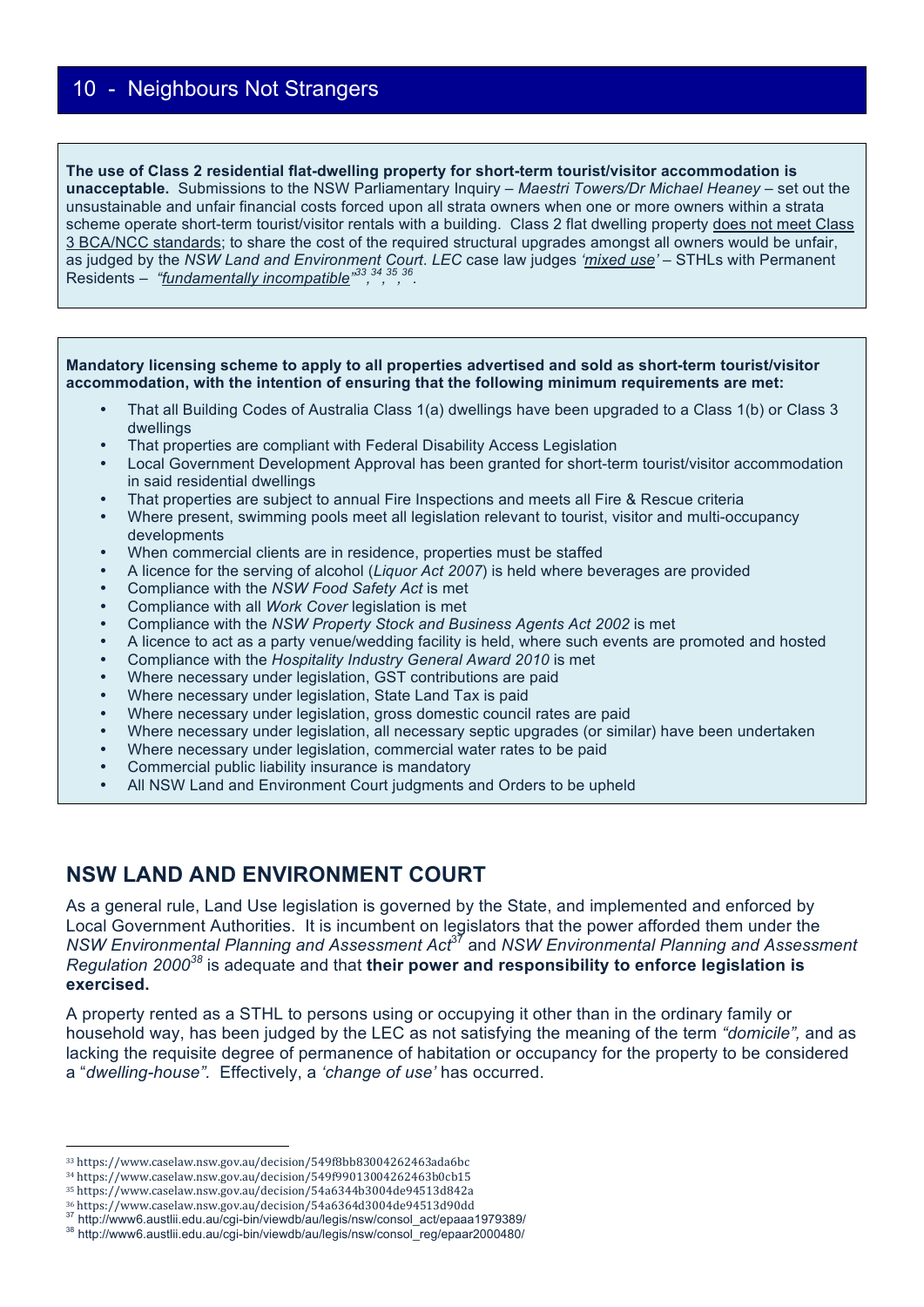Inherent within the term "domicile" is, as a long line of authority in this jurisdiction has established, the notion of a permanent home or, at the very least, a significant degree of permanence of habitation or occupancy. NSW case law examples supporting this position include but are not limited to:

(Potter v Minahan [1908] HCA 63; (1908) 7 CLR 277 at 288; North Sydney Municipal Council v Sydney Serviced Apartments Pty Ltd (1990) 21 NSWLR 532 at 538A-B; [1992] North Sydney Council v Sydney Serviced Apartments Pty Ltd; [2001] Foster v Sutherland Shire Council; KJD York Management Services Pty Ltd v City of Sydney Council [2006] NSWLEC 218; (2006) 148 LGERA 117 at [8]-[18]; City of Sydney Council v Waldorf Apartments Hotel Sydney Pty Ltd; [2007] 187 Kent street v Council of the City of Sydney; [2007] 187 Kent street v Council of the City of Sydney Appeal; [2008] NSWLEC 97; (2008) 158 LGERA 67 at [38]; Warlam Pty Ltd v Marrickville Council [2009] NSWLEC 23; (2009) 165 LGERA 184 at [35]-[36]; Najask Pty Ltd v Palerang Council [2009] NSWLEC 39; (2009) 165 LGERA 171 at [15]; Vic Vellar at [32]; Dooralong Residents Action Group Pty Limited v Wyong Shire Council [2011] NSWLEC 251; (2011) 186 LGERA 274 at [110]; 820 Cawdor Road at [24]; [2011] Council of the City of Sydney v Oaks Harmony; [2011] Council of the City of Sydney v Oaks Hotels and Resorts (re Maestri) 234; [2011] Council of the City of Sydney v Oaks Hotels and Resorts (re Maestri) 235; GrainCorp Operations Limited v Liverpool Plains Shire Council [2012] NSWLEC 143 at [20]- [27] and Haddad at [47]); [2013] Dobrohotoff v Bennic; [2014] Council of the City of Sydney v Con Kotis/Australian Executive Apartments at [14/4923].

In terms of illegal STHLs, Local Government representatives admitted to the NSW Parliamentary Inquiry that they have imposed voluntary moratoriums on taking action against breaches of Planning legislation. The LEC judges this an *"abrogation by council of its fundamental duties and responsibilities"* and a *"failure to fulfil (a Council's) core functions and to have failed its constituents."*

As previously mentioned, a request from the NSW Department of Fair Trading for *"details of collusion between Agents and Short-Term Rental Platforms"* sees Destination NSW, in partnership with Expedia/HomeAway and other OTAs, apparently the largest facilitator of unlawful STHLs in NSW.

**Critically,** for owners of Residential apartments and dwellings in residential zones who acquired their properties fully aware of the development consent conditions intended to prevent short-term letting, **it must be borne in mind that a development consent may be regarded as a right or privilege acquired under a statute or statutory rule that would be preserved under s 30(1)(c) of the**  *Interpretation Act 1987 (NSW)* even if the Act under which the right was accrued is amended<sup>39</sup>.

**The NSW Government must respect the proprietary rights of owners of existing residential dwellings where short-term tourist/visitor and other commercial activities are a prohibited use.**

## **CONCLUSION**

The NSW Parliament intends to endorse an unlimited number of STHL premises, resulting in an ever growing number of homes lost to tourism, occupied by transient visitors or sitting empty. This too is fundamentally incompatible with the primary purpose of Planning Controls and the mandatory need to provide housing. Parliament's proposal will, and in many instances already does, render residential buildings and areas unliveable. Studies by NSW academics have shown that such conditions impact heavily in key locations, resulting in a marked deterioration of housing supply, affordability and liveability.

The proposed 180-night 'cap' on properties within the Sydney Metropolitan Area and unlimited STHLs across the rest of NSW would be unworkable for LGAs, even in the event that an effective registration system were to be implemented. It would seem that no consideration has been given to how any such proposal could assure that STHL clients are accommodated under existing, legislated safety standards.

The 2016 Parliamentary Inquiry's first task was to undertake a comparison of our situation compared to that of other jurisdictions. The Committee failed to investigate and report, plus its proposal of 'exempt development' is still being promoted, with those opposed to such a move effectively silenced. This is completely at odds with the efforts and actions of legislators in other similar jurisdictions.

To classify STHLs as 'exempt development' leaves no NSW residential building or zone set aside for residential occupants; it is unreasonable to allow an unlimited number of STHLs into any residential building or suburb.

STHLs contravene all appropriate planning controls and retrospectively render void the Title Deeds of residential property owners.

 <sup>39</sup> *Harris v Hawkesbury City Council* (1989) 68 LGRA 183 and *Lederer v South Sydney City Council* (2001) 119 LGERA 350 at 373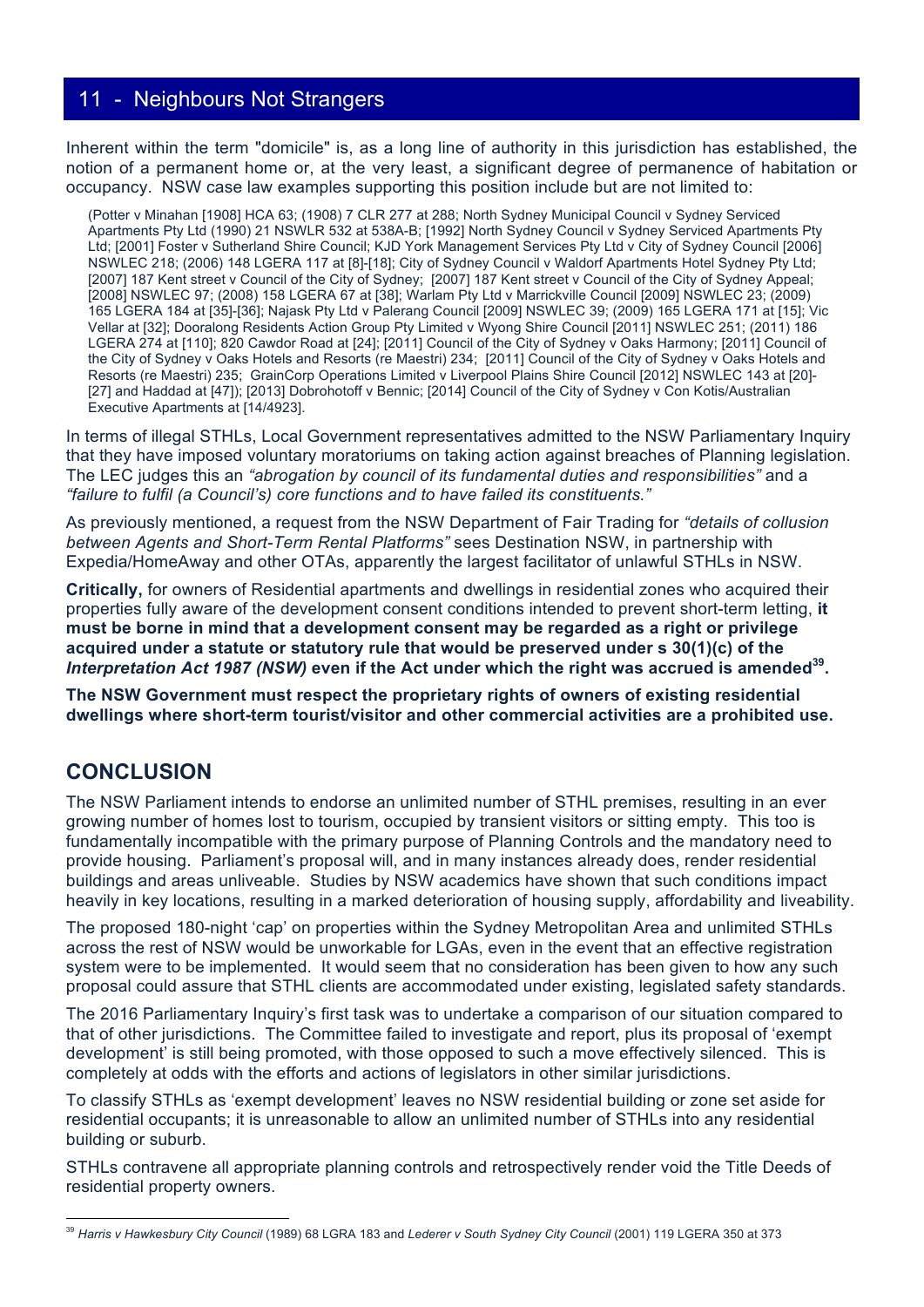It is considered that there is an extremely low level of public awareness, even amongst MPs and Public Servants, of the extreme impacts the proposed changes to NSW Planning Instruments will provoke.

An enforced system of registration and regulation would protect housing availability and allow those wishing to use their primary residence - single-family, freestanding dwelling - to 'share' their home under certified commercial conditions. This is what the 'home sharing movement' claims it desires.

All STHLs must be listed on a Register. A limit of one property per person must apply. Registration numbers must be visible anywhere said property is advertised, allowing open access to the true identification and location of the property, as is the case with accredited accommodation providers.

Every strata scheme/multi-resident dwelling that has an existing development condition (however expressed) that deems STHLs a 'prohibited use' must continue with said condition in force indefinitely.

An amendment to the Fair Trading Act and a Strata by-law must not retrospectively alter the residential status of a dwelling.

There should be no changes to the NSW Residential Tenancies Act that would reduce the rights of owners to prohibit STHL activity taking place in their property.

A 'Code of Conduct' does not substitute for a lifting of restrictions on STHLs in residential dwellings and zones.

### **VOLUNTARY ORDERS SOUGHT**

**We repeat our request to NSW Premier Gladys Berejiklian to join us in seeking joint voluntary Orders from the NSW Land and Environment Court (as per LEC case number 14/40923) against Destination NSW for its promotion and facilitation – and the "Illegal Use" - of Class 1(a) and Class 2 Residential dwellings for the purposes of short-term tourist/visitor rentals; the NSW Government to agree to pay all Legal Costs in connection with obtaining these Orders.**

**The proliferation of illegal STHLs is a huge problem for neighbouring residents, legitimate tourism accommodation providers and legislators, and after many years of consideration by Members of the NSW Parliament there remains insufficient scrutiny of this damaging practice.** 

**The State Government must ensure that Local Government Authorities are mandated to enforce residential planning, zoning or approval to prevent the illegal short-term holiday letting of residential dwellings.** 

Trish Burt Convener Neighbours Not Strangers 21 January 2019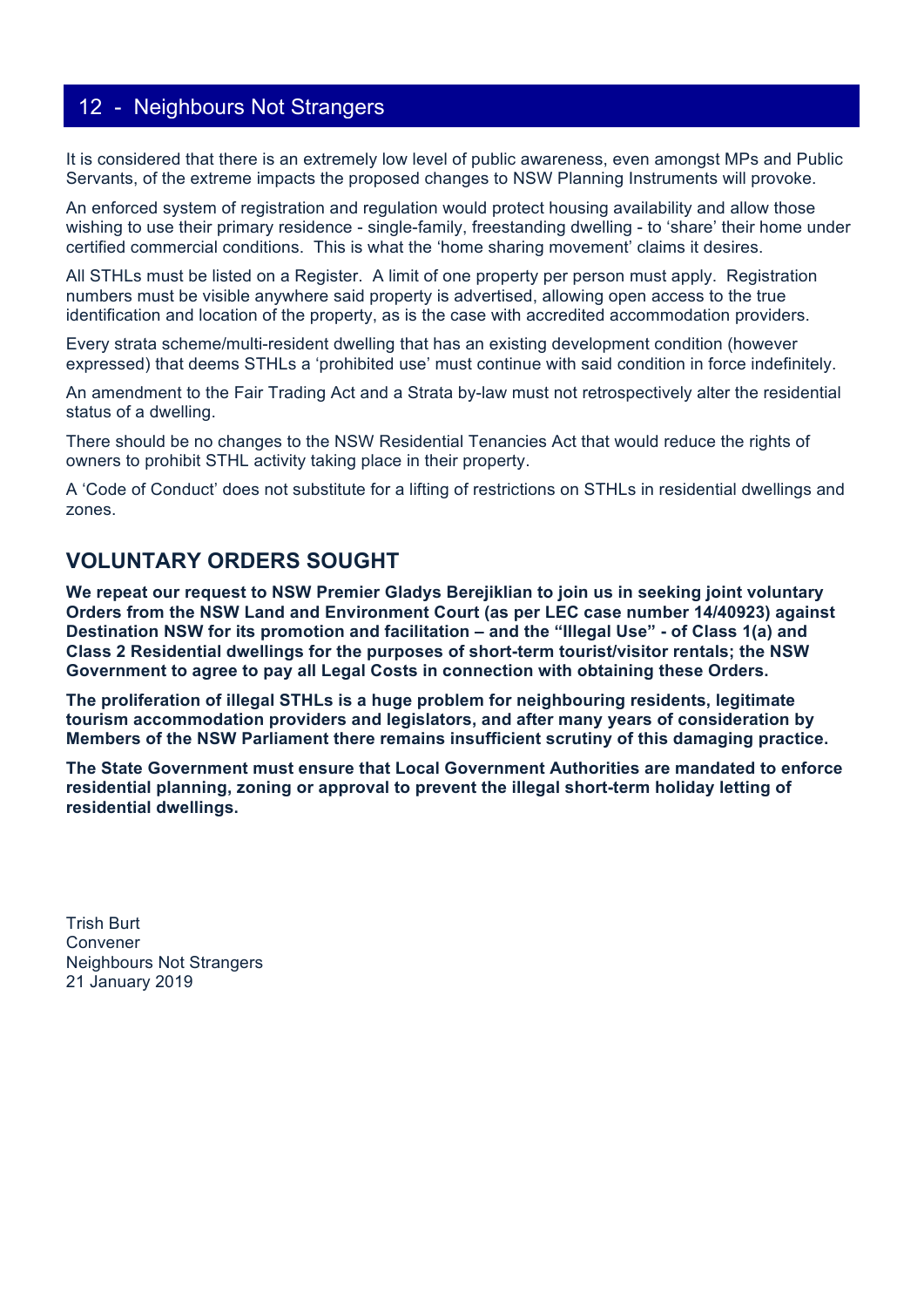# **INCREASE IN AIRBNB LISTINGS BY LOGAL GOVERNMENT AREA - DEC16 – DEC18**

| <b>SUM of Listings</b>   | Date             | Date           |            | <b>SUM of Listings</b>    | Date                     | Date                    |            |  |
|--------------------------|------------------|----------------|------------|---------------------------|--------------------------|-------------------------|------------|--|
| <b>NSW LGA</b>           | 10/12/16         | 20/12/18       | % Increase | <b>NSW LGA</b>            | 10/12/16                 | 20/12/18                | % Increase |  |
| Albury                   | 52               | 178            | 242%       | Glen Innes Severn         | 10                       | 30                      | 200%       |  |
| Armidale Dumaresq        | 31               | 124            | 300%       | Gloucester                | 16                       | 30                      | 88%        |  |
| Ashfield                 | 141              | 319            | 126%       | Gosford                   | 319                      | 1,665                   | 422%       |  |
| Auburn                   | 114              | 504            | 342%       | Goulburn Mulwaree         | 14                       | 69                      | 393%       |  |
| <b>Ballina</b>           | 193              | 563            | 192%       | <b>Great Lakes</b>        | 122                      | 833                     | 583%       |  |
| Balranald                | $\overline{2}$   | 3              | 50%        | <b>Greater Hume Shire</b> | $\boldsymbol{9}$         | 20                      | 122%       |  |
| Bankstown                | 68               | 185            | 172%       | <b>Greater Taree</b>      | 55                       | 239                     | 335%       |  |
| <b>Bathurst Regional</b> | 56               | 291            | 420%       | Griffith                  | $\overline{2}$           | 20                      | 900%       |  |
| Bega Valley              | 225              | 683            | 204%       | Gundagai                  | $\boldsymbol{9}$         | 25                      | 178%       |  |
| Bellingen                | 78               | 218            | 179%       | Gunnedah                  | 8                        | 16                      | 100%       |  |
| Berrigan                 | 5                | 23             | 360%       | Guyra                     | $\overline{2}$           | 10                      | 400%       |  |
| Blacktown                | 107              | 257            | 140%       | Gwydir                    | $\overline{2}$           | $\overline{\mathbf{4}}$ | 100%       |  |
| <b>Bland</b>             | 3                | 8              | 167%       | Harden                    | 3                        | 16                      | 433%       |  |
| Blayney                  | 13               | 51             | 292%       | Hawkesbury                | 62                       | 191                     | 208%       |  |
| <b>Blue Mountains</b>    | 358              | 1,135          | 217%       | Hay                       | 1                        | 10                      | 900%       |  |
| Bogan                    | 0                | $\overline{4}$ | 400%       | Holroyd                   | 62                       | 131                     | 111%       |  |
| Bombala                  | 6                | 8              | 33%        | Hornsby                   | 225                      | 394                     | 75%        |  |
| Boorowa                  | $\overline{2}$   | 12             | 500%       | Hunters Hill              | 51                       | 70                      | 37%        |  |
| <b>Botany Bay</b>        | 228              | 673            | 195%       | Hurstville                | 85                       | 193                     | 127%       |  |
| Bourke                   | 1                | 5              | 400%       | Inverell                  | $\overline{\mathcal{L}}$ | 16                      | 300%       |  |
| <b>Broken Hill</b>       | 32               | 34             | 6%         | Jerilderie                | $\mathbf 0$              | $\overline{2}$          | 200%       |  |
| Burwood                  | 90               | 278            | 209%       | Junee                     | $\overline{1}$           | $\overline{2}$          | 200%       |  |
| Byron                    | 1,172            | 3,037          | 159%       | Kempsey                   | 54                       | 389                     | 620%       |  |
| Cabonne                  | 13               | 64             | 392%       | Kiama                     | 72                       | 538                     | 647%       |  |
| Camden                   | 11               | 30             | 173%       | Kogarah                   | 110                      | 175                     | 59%        |  |
| Campbelltown             | 29               | 105            | 262%       | Ku-ring-gai               | 205                      | 346                     | 69%        |  |
| Canada Bay               | 276              | 485            | 76%        | Kyogle                    | 14                       | 56                      | 300%       |  |
| Canterbury               | 128              | 344            | 169%       | Lachlan                   | $\mathbf 0$              | 5                       | 500%       |  |
| Carrathool               | 6                | 10             | 67%        | Lake Macquarie            | 100                      | 452                     | 352%       |  |
| <b>Central Darling</b>   | $\overline{2}$   | 3              | 50%        | Lane Cove                 | 211                      | 286                     | 36%        |  |
| Cessnock                 | 119              | 625            | 425%       | Leeton                    | $\mathbf 0$              | $\overline{2}$          | 200%       |  |
| <b>Clarence Valley</b>   | 108              | 474            | 339%       | Leichhardt                | 695                      | 1,039                   | 49%        |  |
| Cobar                    | 0                |                | 100%       | Lismore                   | 77                       | 210                     | 173%       |  |
| Coffs Harbour            | 179              | 751            | 320%       | Lithgow                   | 44                       | 128                     | 191%       |  |
| Conargo                  | 1                | $\overline{2}$ | 100%       | Liverpool                 | 50                       | 126                     | 152%       |  |
| Coolamon                 | 0                | $\overline{2}$ | 200%       | <b>Liverpool Plains</b>   | $\overline{\mathbf{4}}$  | 11                      | 175%       |  |
| Cooma-Monaro             | 14               | 38             | 171%       | Lockhart                  | $\overline{2}$           | $\overline{2}$          | $0\%$      |  |
| Coonamble                | 0                | 4              | 400%       | Maitland                  | 13                       | 77                      | 492%       |  |
| Cootamundra              | 3                | 8              | 167%       | Manly                     | 1,347                    | 1,854                   | 38%        |  |
| Corowa Shire             | 16               | 113            | 606%       | Marrickville              | 875                      | 1,343                   | 53%        |  |
| Cowra                    | 1                | 15             | 1400%      | Mid-Western Regional      | 92                       | 270                     | 193%       |  |
| Deniliquin               | $\overline{2}$   | $\overline{7}$ | 250%       | Moree Plains              | $\mathbf 0$              | $\overline{7}$          | 700%       |  |
| Dubbo                    | 19               | 105            | 453%       | Mosman                    | 381                      | 556                     | 46%        |  |
| Dungog                   | 20               | 87             | 335%       | Murray                    | 11                       | 48                      | 336%       |  |
| Eurobodalla              | 184              | 711            | 286%       | Murrumbidgee              | $\mathbf{1}$             | 5                       | 400%       |  |
| Fairfield                | 19               | 79             | 316%       | Muswellbrook              | 5                        | $\overline{9}$          | 80%        |  |
| Forbes                   | $\boldsymbol{6}$ | 31             | 417%       | Nambucca                  | 50                       | 193                     | 286%       |  |
| Gilgandra                | $\mathbf 0$      | $\overline{4}$ | 400%       | Narrabri                  | 10                       | 14                      | 40%        |  |
|                          |                  |                |            |                           |                          |                         |            |  |